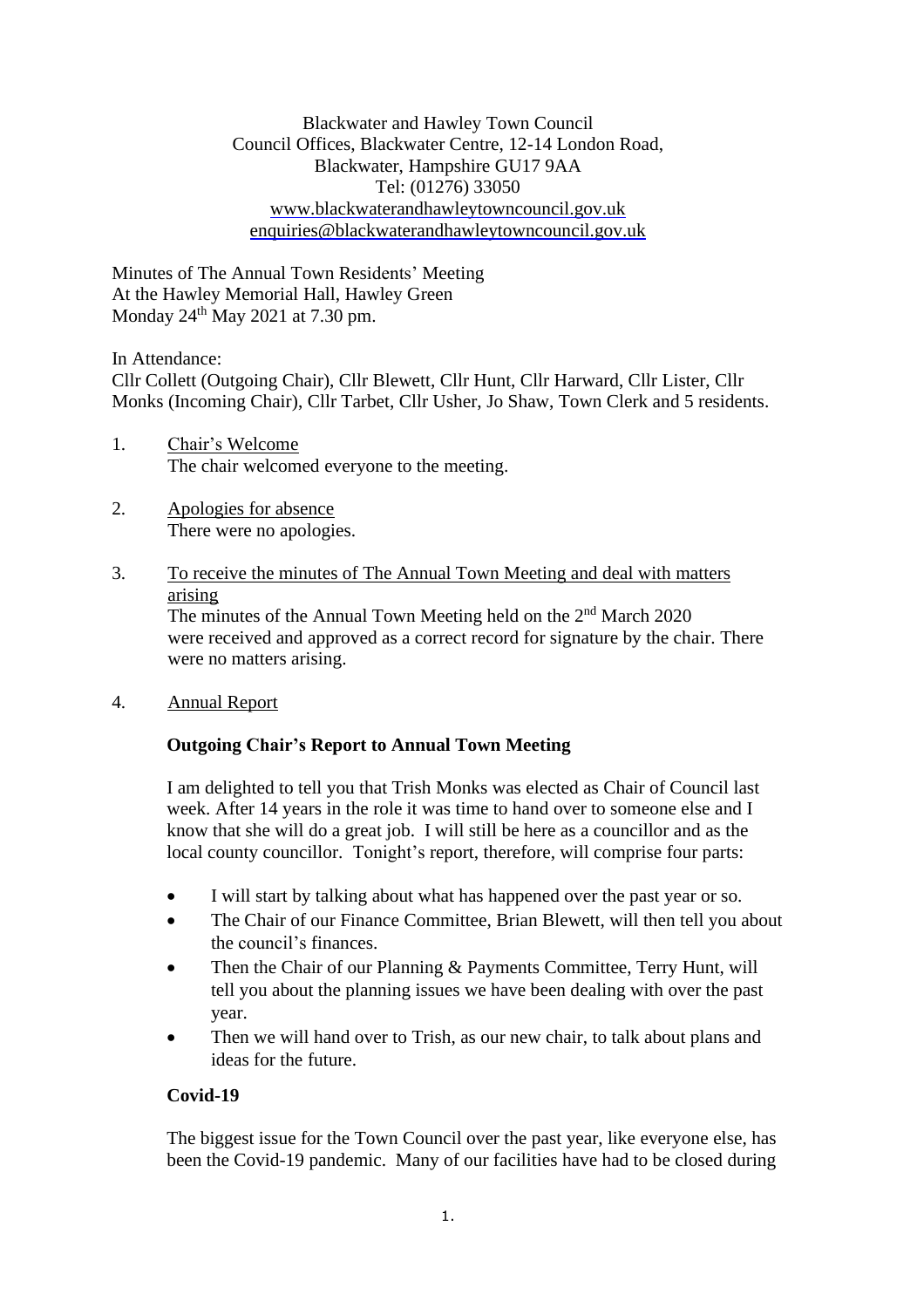much of the year, with lots of clubs and groups unable to meet, children unable to use the play area and even the bar has had to be closed! One impact of all this was a massive hit to the Council's income. About half of our income comes from hall hire, sports pitch and other facility charges. We were able to furlough some of our staff, for which we are grateful, but this still left a massive hole in our budget. Brian will tell you in a little while about the magnificent efforts of Jo Shaw and her staff to economise in every way they could to keep us in the black.

One victim of this was the summer floral displays in the town centre. At a cost of over £5,000 and no prospect of being able to secure business sponsorship, the hard decision had to be made to cancel them for 2020. The good news, however, is that they will be back this summer, organised by our own staff, which will save money and give us more control. It will take a year or two to build up to a full magnificent display, but it will be worth it in the long-term. Council meetings have continued by Zoom, with the facility for members of the

public to join us on Zoom if they wanted to.

Zoom meetings have proven very successful, with councillors sometimes able to attend on some occasions when they might not otherwise have been able to do so, such as if they were feeling slightly unwell, or had caring responsibilities at home. The technology also allowed us to record the meetings and post those recordings on our website during that period, although this is not possible with meetings held in the traditional way.

We are hoping that the Government will legislate to allow local councils to make their own decisions about how they hold their meetings in future, so long as they are always open to any member of the public to observe and make a contribution at the appropriate time.

### **Coffee Shop and Inn on The Green**

Another big change was that Leonard Cheshire gave notice that they were closing the Disabled and Self-Help facility in the youth suite, known as DASH. We were very sorry to see them go, as they had provided a much-loved facility for local people. Sadly, despite dialogue to see if they could find a way of keeping DASH open, it was clear that they had made up their minds.

So, we had an empty building. We also had lots of local people taking their daily exercise during Lockdown who we felt might appreciate the opportunity to enjoy a quality coffee or other refreshment whilst out and about and it wasn't long before Jo had put together plans for the Coffee Shop on The Green, the popularity of which has far exceeded even our most optimistic hopes.

The bar, now known as the Inn on The Green, was also given a substantial makeover, and provided much needed refreshment in between the long months of Lockdown.

Many people enjoyed being able to sit out on the green and enjoy the summer weather with a welcome drink and family or friends. For those who haven't seen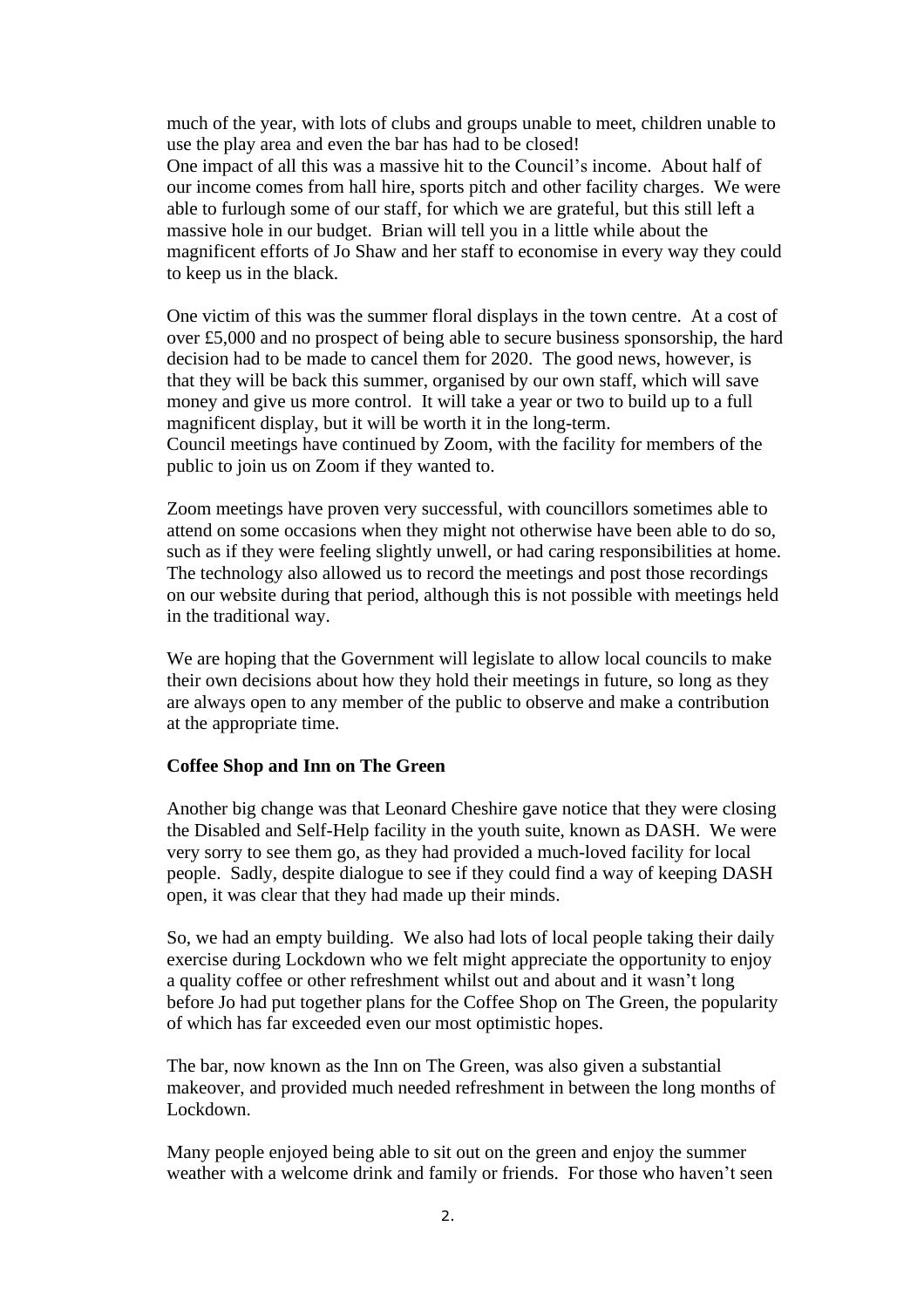it since its makeover, the bar will be open after this meeting tonight, subject, of course, to the necessary Covid-safety measures.

The Coffee Shop and the Bar are great examples of the sort of things that a Town Council can have the flexibility to do.

#### **Halls and Sports Facilities**

Our halls and indoor sports facilities have had to be closed much of the time. Trish will set out more about reopening everything and some exciting changes we plan for the future.

We were aware that our sports pitches were in dire need of some love and attention. Indeed, it got to the point where Hawley Football Club had to look elsewhere for training and match facilities. Clearly, this should be their home and we were just as keen to get them back here, as they were keen to get back.

So, we worked together with Hawley FC and I am delighted to report that FA finance was secured, and the restoration work was completed at the end of March. We look forward to Frimley Phoenix Cricket Club returning to play over the summer and then Hawley Football Club in the autumn.

#### **Staffing and Office Move**

I have already mentioned Jo Shaw, our wonderful Town Clerk, who has dealt with an astonishing range of issues since taking up this role less than two years ago. She has steered the organisation through everything during that time and I know she puts her heart and soul into serving Blackwater and Hawley.

Jo is very ably assisted in the office by Lorraine Powell, but one problem that consumed a lot of their time for little benefit was being split onto two sites. Having the office down in Blackwater whilst our facilities were all up here at Hawley Green made no sense. So, everything has now been moved onto this site and the office in Blackwater is now being let out, generating more income for the Council to help provide better facilities and keep our council tax down. The telephone number and email address remain the same.

You may also have noticed that the Council has a new logo. We are very grateful to Pauline Wells for her work in helping to design the logo, and her patience in dealing with all the changes councillors made as the new logo evolved, and all as a volunteer doing this for free. Thank you, Pauline.

One very sad move this year has been that we have had to make all our reception staff redundant. This was no reflection on any of them, and we are grateful for all the work they have done in the past, some for many years. It is just the inevitable consequence of more payments being made online or by direct debit and our plans to move to an automated booking system. With our office staff now onsite, the few transactions that still need face to face contact can be dealt with by them. Many people have commented on the improved appearance of our facilities. With litter cleared regularly, vegetation cut back, and the recycling skips kept tidy.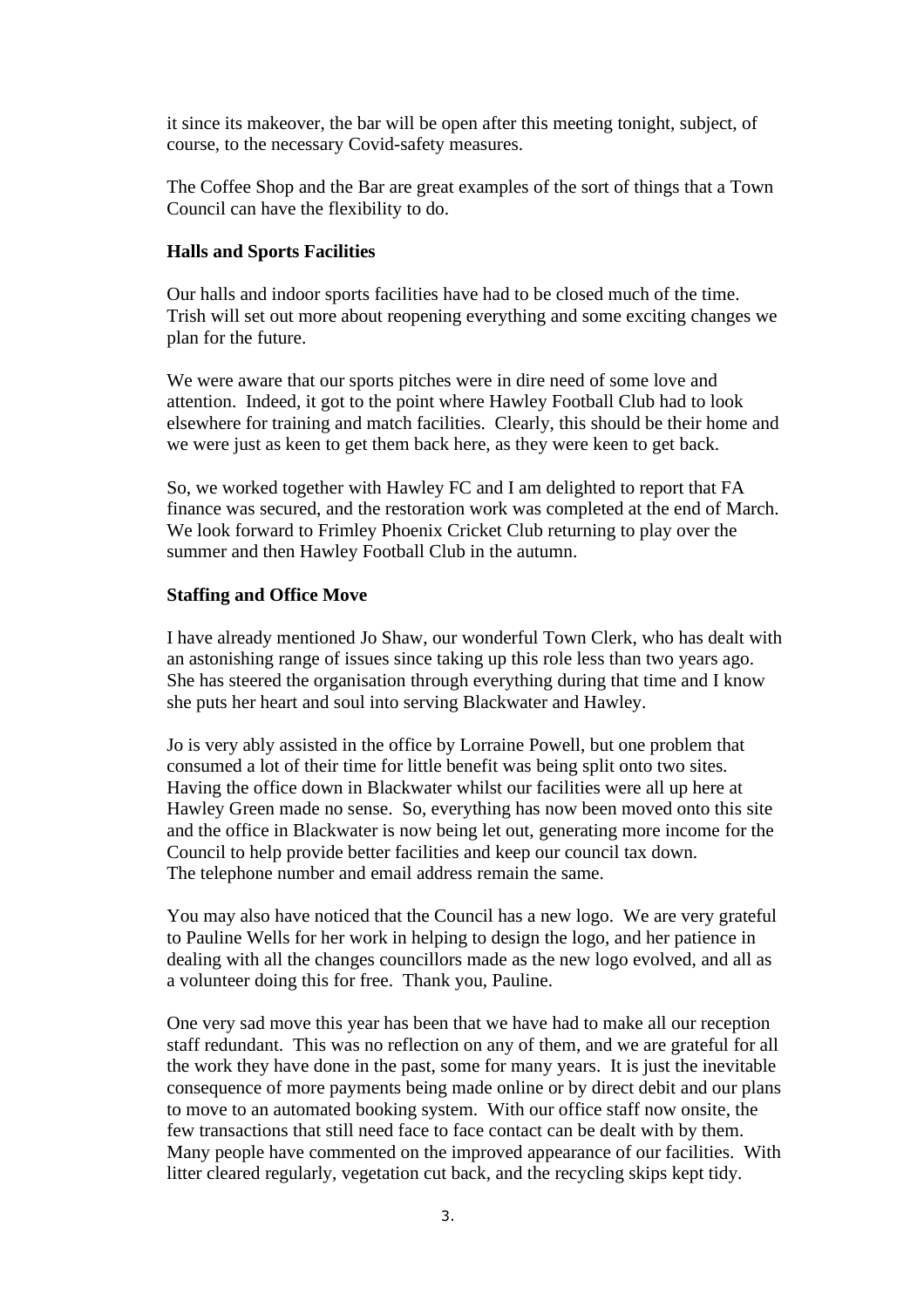This is a small part of the improvements being achieved by Philip Hinsley, our Facilities Officer, assisted by Allan Harding. Together with Steve Webber, who runs the Inn on the Green, they have used the fallow time during Lockdown to redecorate many of our facilities and tidy up neglected corners. There is still much to do, but they have made impressive progress, without having to hire in expensive contractors to do this work.

So, it has been a challenging year, but a lot has been achieved and the finances have been kept under sound control. We are optimistic about what the future can now bring and are well set up to embrace those opportunities on behalf of our local community.

### **Incoming Chairs Report**

#### **Introduction**

As Adrian introduced me, my name is Trish Monks and I am – as of last Monday – the Chair of Blackwater & Hawley Town Council. Adrian has stepped back after 14 years at the helm, and although I feel the pressure as he will be a hard act to follow, I am hoping to carry on his good work and take the Council through what I honestly believe will be a period of significant improvement and development.

### **Thankyou**

I would like to say thank you to Adrian for the amazing work that he has done over the years – he is the reason I got involved with the council, and it has always been clear to me how much he truly cares about what he does and the energy with which he does it. So, thank you Adrian.

Adrian has spoken about all that has happened over the last two years – the highs and the lows – I get the job of telling you about what we have planned for the future.

### **Leisure Strategy**

As part of our commitment to improving access and availability of sport and recreation facilities for the local community, we have identified several projects that we would like to undertake over the next few years. These have been documented within our new "Leisure Strategy" which includes things such as improving access to the sports pitches, decommissioning the current gym to provide an additional fitness / leisure space for small classes and groups, improving toilet and changing facilities for all users, upgrading the current play area and adding a space for younger children near to the coffee shop, installing a new more accessible and modern gym on the ground floor of the leisure centre, reducing our reliance on fossil fuels, replacing the current mpa with an all weather 3G pitch, and developing the coffee shop to include sales of food as well as quality hot drinks.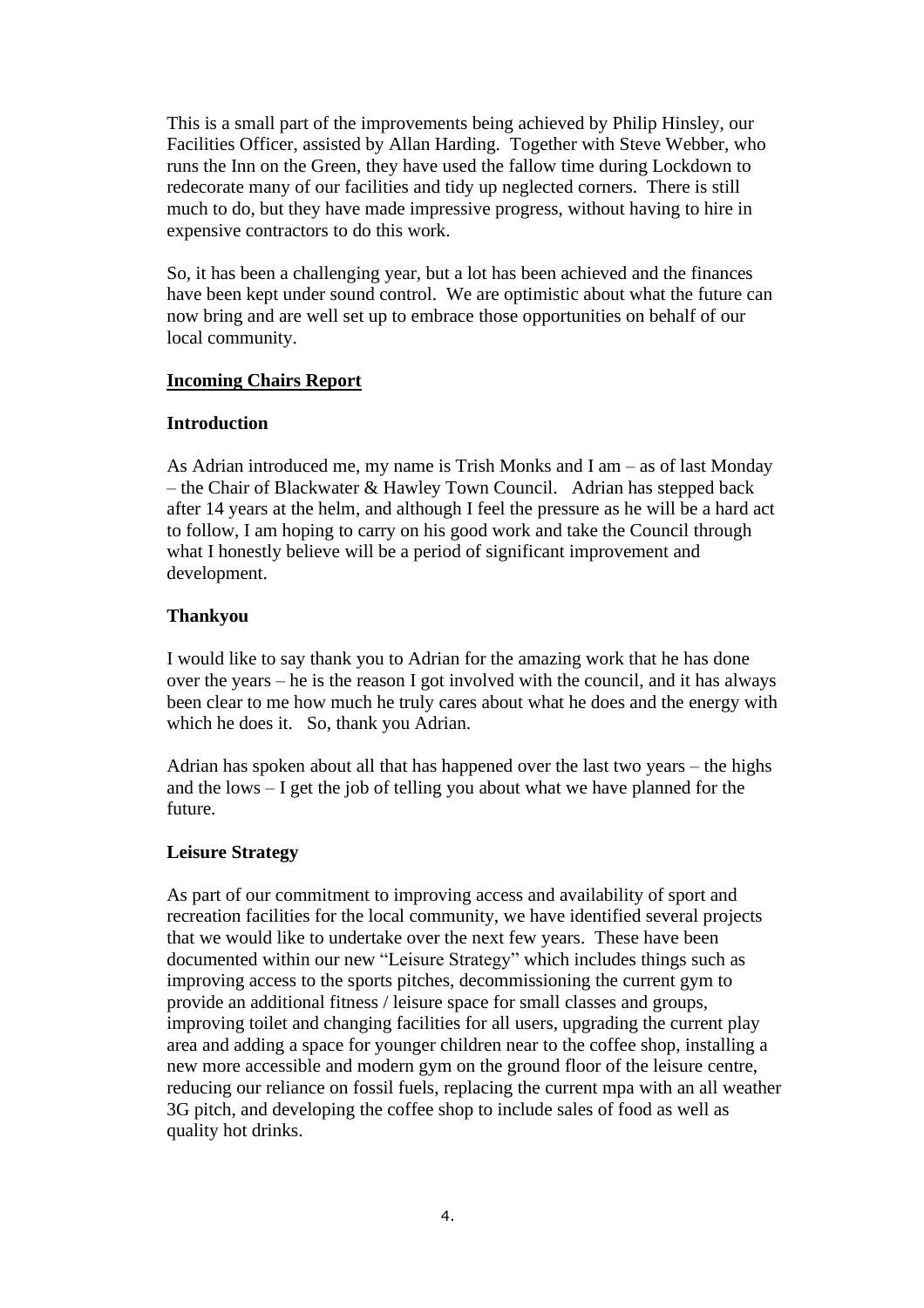Some of these are GRAND PLANS and many are at the very early stages of consideration, but they are not unrealistic, or out of keeping with the facility that we have. Obviously they all take money, which we are hoping to raise through a combination of self-funding from trading surpluses, through grants which may be available to us, or through partnership with centre users, as we have done with the FA funding obtained by Hawley Football Club which helped hugely towards paying for the sports pitch improvements.

Talking of the football club, we are looking forward to welcoming them home when the new season starts in September, and we know they are as happy as we are that they are able to come back.

Before then, we have a new cricket team who will be using our centre as a base – the Frimley Phoenix Cricket Club – who we should see playing matches from June, we have multiple netball teams using the multi-purpose area with a new Thursday league starting imminently, our halls are reopening for group exercise classes, the squash courts – some of the only ones in the area - are open and busy already, and we continue to encourage new teams and groups to get in touch with us if they are looking for a space to hire. We can only hope this time we can stay open for good and get back to the level of activity we had before.

## **PEOPLE**

One of our goals is to encourage more people to our site – especially those that may not know we are here, or previously had any reason to visit. This will help make us a true community resource, and will also help to broaden our revenue streams and make us more resilient.

As Adrian has said, the coffee shop – which was launched in the middle of the pandemic – has been doing tremendously well, and has definitely helped towards our aim of encouraging new people to our site. Residents who were unaware of what we had to offer now know what and where we are, and have truly appreciated the coffee shop at a time when there was little else to do but go for a walk! We think this is amazing, and hope to continue developing our offering to include food in the near future.

The  $bar - or$  Inn on the Green – has similarly flourished. During the sunny weather last year, and in the periods when outdoor socialising was the only option, it was fantastic to see so many people enjoying the facility. I have to admit, the demise of the bar was one of the reasons I joined the council, and now it's one of my favourite things, to see people enjoying a pint in the sunshine, the kids off playing in the trees, it's how it should have always been. So many people told us that they never knew the bar was there, or that they were allowed to use it, which goes to show what an under used resource it was. This is no longer the case, and we want to build on our sunny weather success, and make it a place that is well used and attended all year round.

We are also looking for different uses for our existing facilities to broaden our appeal and bring different people to the site. Tennis nets could be set up on the multi-purpose area in the summer, it could be used as a roller rink (we'd take the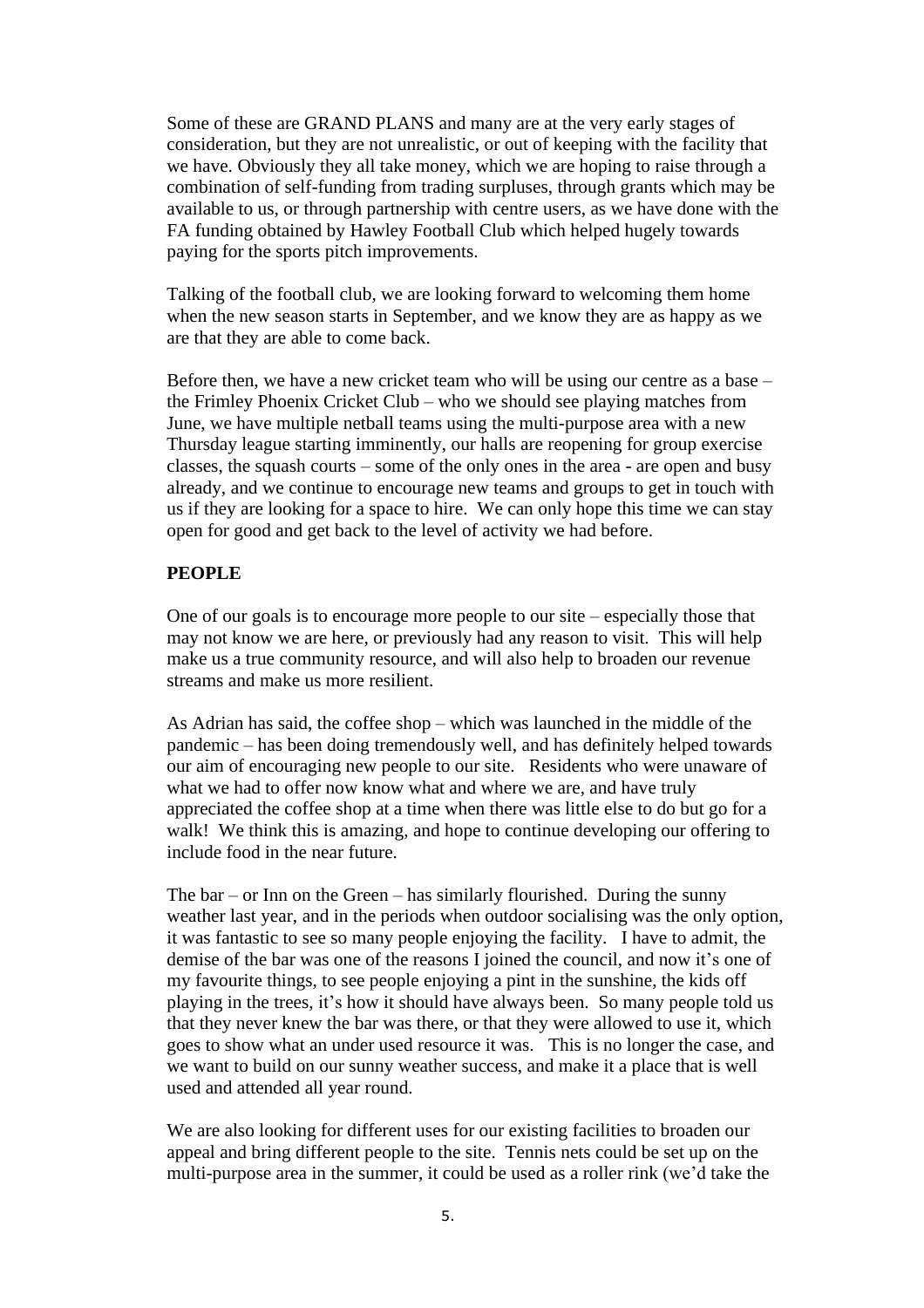tennis nets down first), we are also considering using it to host a weekly Artisan Market, a monthly car boot sale, and (I'm hoping) a Christmas ice rink and festive stalls. If anyone has any other ideas, we always love to hear them – so please feel free to get in touch and let us know.

We also have grand visions for our hospitality offering in the Memorial Hall here. We think this a lovely building and could be used more for functions, and – hopefully – as a wedding venue. As part of these plans, we are looking to upgrade and significantly improve the toilet and entrance area to make them more attractive to people looking to hire a venue for a function. We are also considering holding comedy, music and open mic nights – so if any of you would like to sign up, there will be a space for you on our stage  $\odot$ 

And although – because most of what we own is here – our projects are largely centred on the Leisure Centre complex, we have not abandoned our Town Centre or the rest of our parish. We were disappointed not to have the planters last year, but obviously it was a cost that we couldn't risk incurring when times were so uncertain. This year we are going to do our own planters – which hopefully will be a success and will definitely save us some money! So far, 650 plants have been purchased and grown on, first inside the bar while it was closed, and now in our two greenhouses – which were obtained for free. We've had few plant deaths, but overall it's so far so good and we are looking forward to see the colourful results of this new enterprise soon. We are also investigating whether we can take ownership of the Monkey Woods, to prevent further encroachment on that area by householders who border it, and continue to push for improvements to the Train Station and surrounds.

#### **Summary**

In summary, we are focusing on projects that will enhance the leisure offering for local residents, and bring more people to our facilities. We want it to be a place that people want to come to, to enjoy – to spend their money – and to tell their friends about. We want a waiting list of people wanting to hire our halls, and to be run off our feet in the bar on a sunny Friday evening, after a day of serving bacon rolls, and brie and cranberry paninis in the coffee shop. We want to see people doing Zumba in the hall and looking like they are loving life, having a pint after a sweaty game of squash, or getting married in here, and having their photos taken on the Green before dancing the night away. We want our residents to feel that their council taxes are being spent on improving the facilities for everyone, to see real progress, and not just marking time. We care about this place, we want to see it improve and grow, that's why we do what we do – and I genuinely feel that we are improving, and growing, and I can't wait to see where the next year takes us.

Thank you.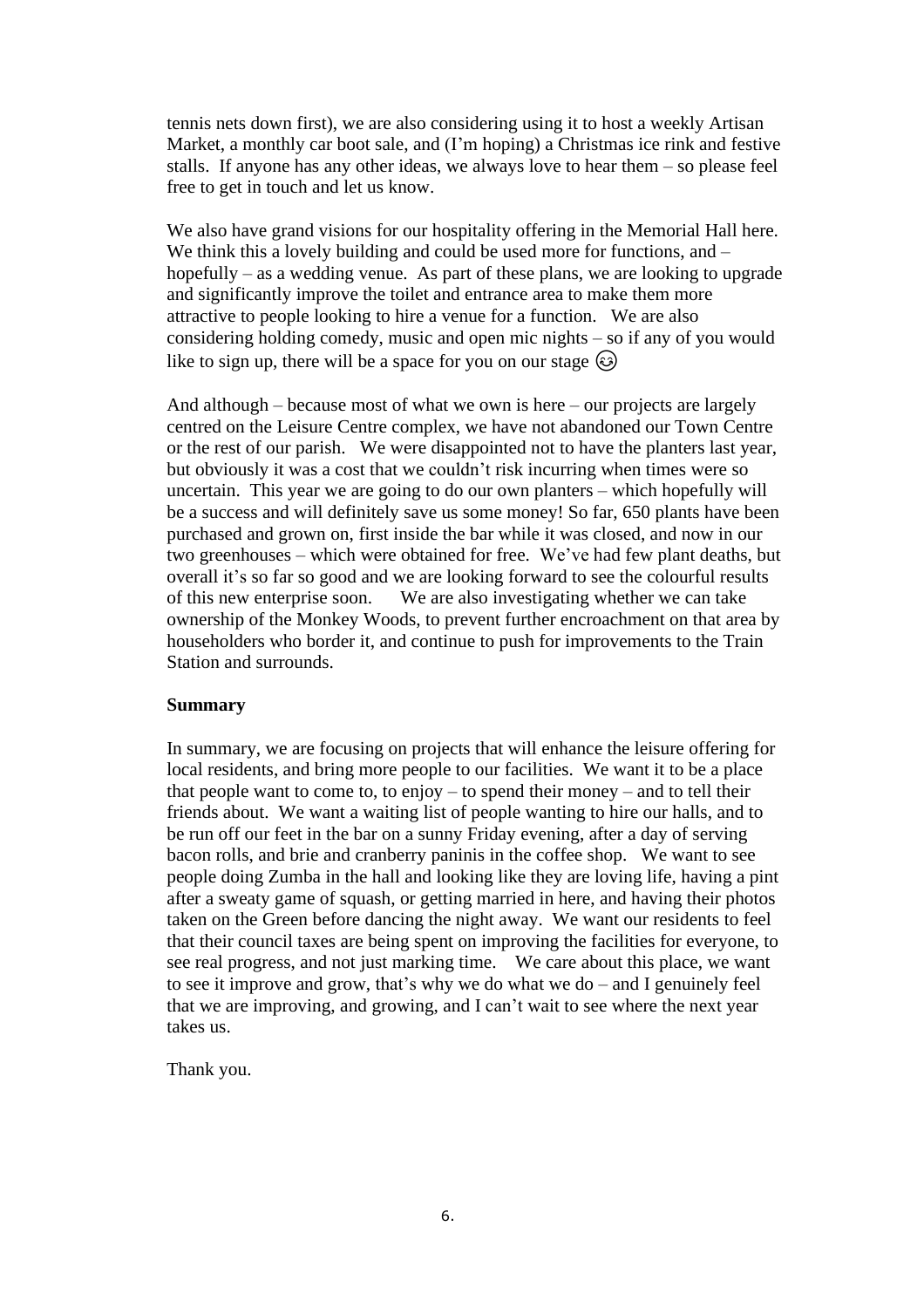## *Report of the Chair of the Finance Committee*

### **Council Tax**

Fourteen years ago, in 2007, the council tax levied by the Town Council for a band D house was £83.67. If that had increased by an average of 2.5% each year since then to cover inflation, it would now be £118.22. Indeed a number of parish councils around Hart already charge over £100, so that wouldn't be unusual. This year the charge is in fact just £92.36 over £25 less than it would have been.

Indeed, for 11 years there was no increase at all. This year we have to increase our tiny share of the bill by a modest £2.69, or 5p a week.

The Covid-19 affected year ended 31/3/21 has been an awful year for everyone. We have taken some steps to combat this and improve the financial well-being of Blackwater & Hawley Town Council in the future.

We have recently moved our offices from the town centre to our facilities in and near the Sports Centre to enable us to have let the Blackwater Centre premises. We need to make sure that facilities are looked after properly on your behalf and there are a number of things that will need doing over the next few years. We also plan to look at ways of further increasing our income and have, since August 2020 have added to our income streams by opening our Coffee Shop on the Green in the old DASH building after Leonard Cheshire closed their operation here. This enterprise has enjoyed an income for the year of £29,079 and made an encouraging contribution and has shown continuous improvement even when we have only been able to offer a take-away service for most of the time when we have had lock-down.

### **Balances**

Our balances at the end of this financial year are £149,024 after allocating £25,500 to our Memorial Hall Maintenance Project. We keep our level of balances under review.

Our total income for the year was £306,277 which includes precept of £180,126, Business Restrictions Grant of £27,016 and Furlough JRS Grant of £23,697. Our expenditure was £330,204.

### *Report of the Chair of the Planning and Payments Committee*

Given the year we've had since my report in March 2020, I was moderately surprised to see that planning applications in the parish have increased considerably. Of course, we do have to include the figures of an extra 2 1/2 months, with this meeting being later than usual.

However, in the last 14 months Blackwater & Hawley Town Council have considered a total of 74 planning applications.

Of the 74, 4 were subsequently withdrawn and 14 are currently awaiting a decision by Hart District Council.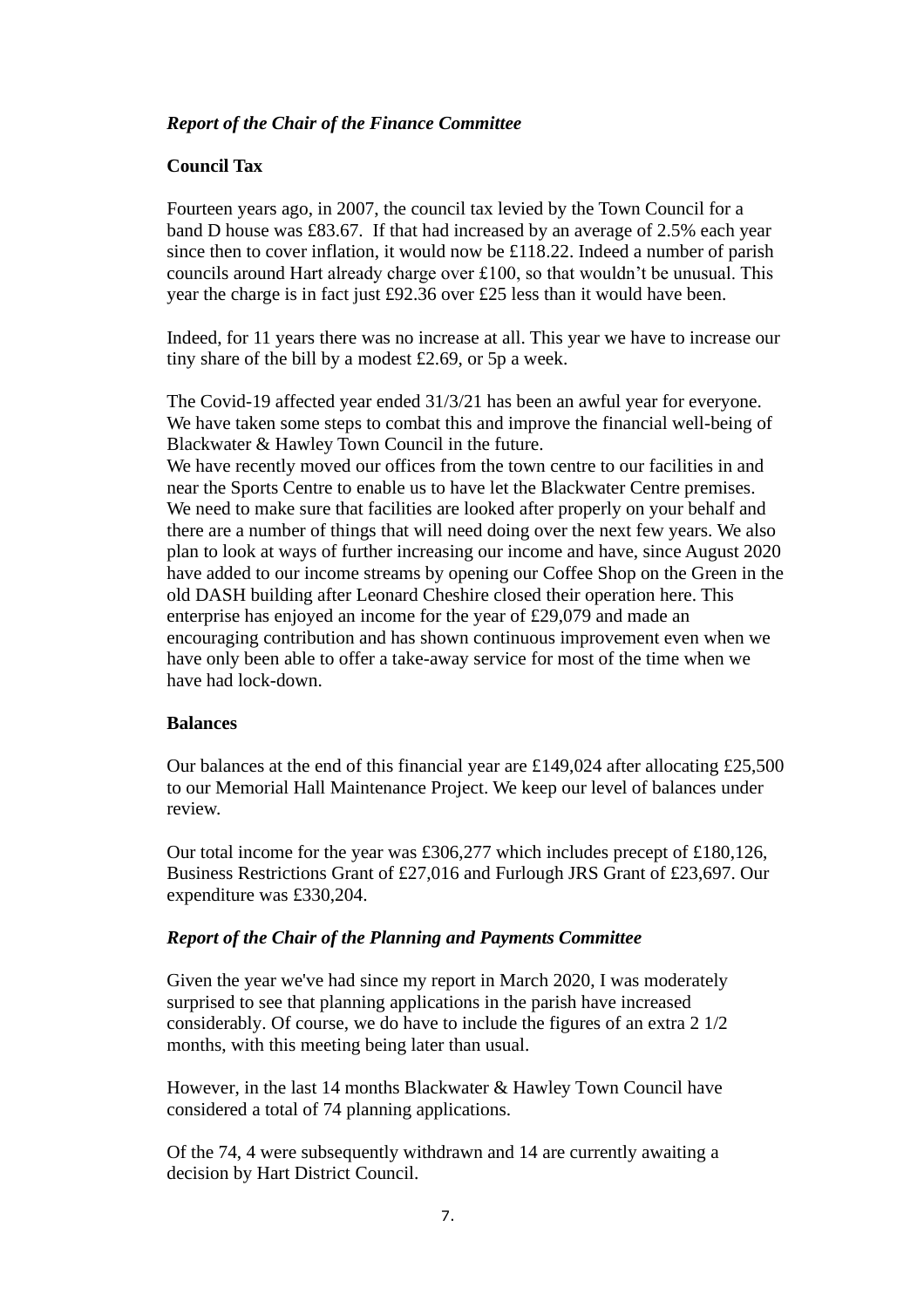While Hart agreed with the majority of our decisions, where there have been opposing views, they were not matters of great concern, mostly being a difference of opinion.

Where Blackwater and Hawley Town Council consider there to be no fair or justifiable reason to object to most received applications, there are sometimes concerns which we comment on as a 'condition' if you like, of our approval. An example of this, and perhaps the most frequently commented on concern, is where a property owner is wishing to extend their property and with it, increase the amount of off-road parking spaces. While we will always welcome less cars on the road, where this is at the expense of losing part of their garden, if there are no other reasons to object, we may submit something along the lines of, 'No Objection, subject to an appropriate permeable surface material being used to help disperse rainwater'.

This example is particularly relevant in parts of out Parish where flooding is a problem, however it highlights the opportunities we have to flag up such local issues, to Hart Planning.

I'm sure anyone who has recently passed the eyesore which was Hawley Farmhouse, in between Thornfield Green and Medlar Drive, will be delighted to have seen that this building of local historic interest is nearing the end of its longanticipated restoration. After many years of neglect, the site has been a particular concern to Neighbour's who have had to tolerate a considerable amount of antisocial behavior, not to mention the dangers associated with an increasingly unstable structure.

In order to make the project financially viable, a compromise, allowing two smaller new builds at the rear of the site was agreed, while resorting the original Farmhouse to something of its former glory.

While work is yet to start on the neighboring farm buildings, plans have been approved to turn them in to single, 4-bedroom dwelling, so we are hopeful the work will begin soon.

Once completed, I'm sure both sites will prove to be attractive and welcome additions to the area, and a great relief to nearby residents.

In the last year, 2 planning applications have been received for the garage area between Ryecroft Gardens and White Hart Parade.

The first application which was for a total of 11 flats, wasn't vastly different to the one refused permission in 2018, although there had been an attempt to address some of the questionable design issues.

Along with many of the local residents, Blackwater & Hawley Town Council objected to the proposal for numerous reasons, including pedestrian access, site access for building work, on-going parking issues in Rycroft Gardens itself, lack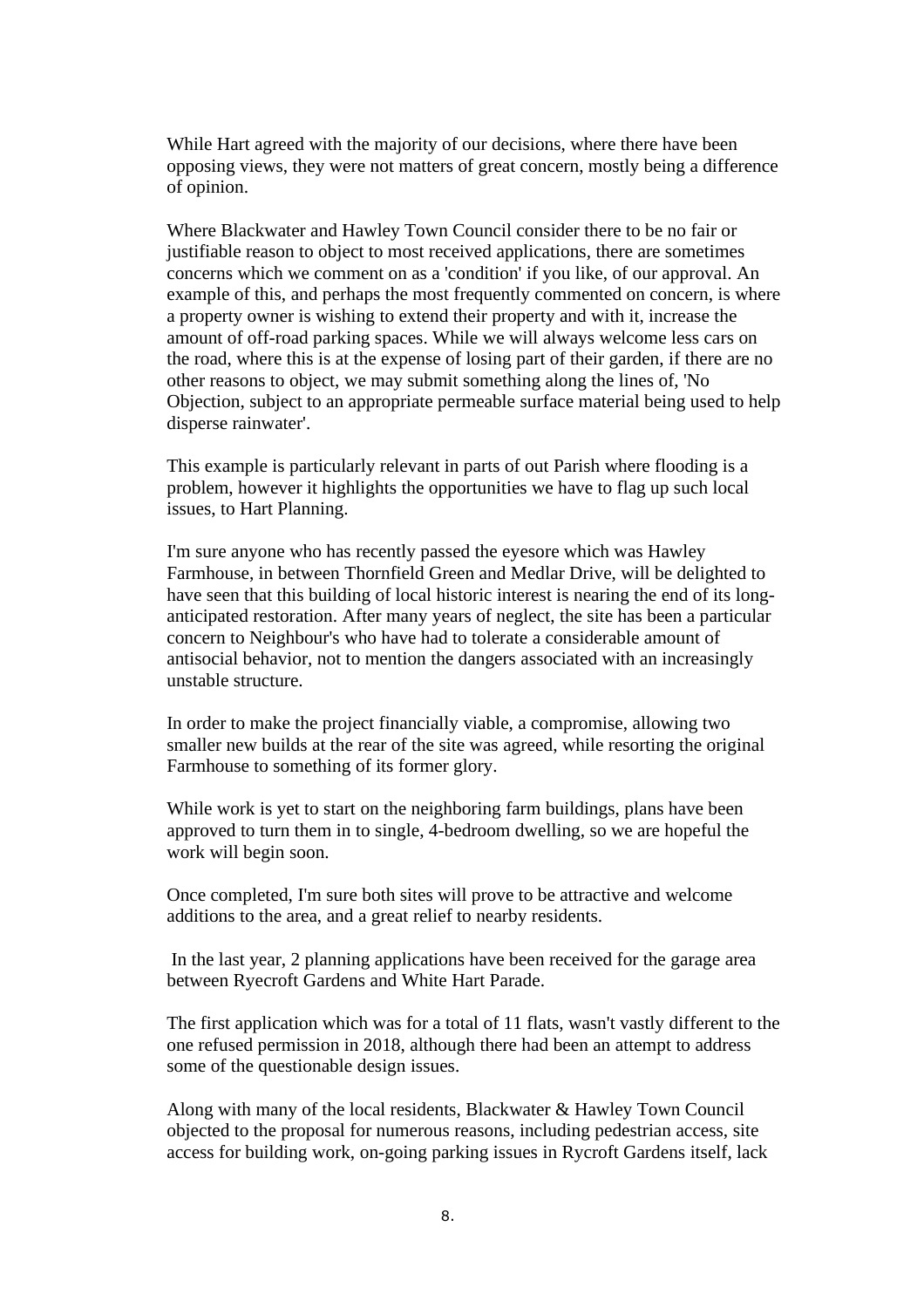of green space amenity, the overall layout including the bin store backing on to a resident's property and overlooking or loss of privacy for other residents. This isn't an exhaustive list, however Hart agreed with the concerns raised and turned the application down.

The 2nd application has been met with similar disapproval, very much for the same reasons, however we are still waiting for the outcome from Hart. Much as the area is undoubtedly in need of some attention, hopefully, Hart will see sense and will once again, refuse the proposals until sensible and appropriate solutions to all the concerns are met by the developers.

After a protracted period of inactivity, work has started on the Hawley Park Farm Estate. With Hart having refused an application to increase the number of houses to be built from 126 to 158, last year I reported that unfortunately, an appeal to overturn Hart's decision had been successful. What we didn't know at that time was that the Planning Inspector had also taken the appalling decision to cancel nearly £1 million of developer contributions to local highway and leisure improvements, which the developers had been perfectly willing to pay.

So now, we will get the 158 houses, but no off-site highway or leisure improvements paid for by the development, which, quite frankly, doesn't reflect at all well on the Planning Inspectorate!"

While we still firmly believe the development shouldn't have been approved in the first place, now that there is nothing to stop it going ahead, let's hope the developers get on with it as efficiently as possible, with the minimum of disruption to the local community.

One development we will be watching with close interest is that of Minley Home Farm, a model Edwardian Farmstead, set within Minley Manor. For those not familiar with it, it's a beautiful collection of tudoresque buildings which have been allowed to fall into a dangerous state of disrepair in recent years, and without a significant amount of investment, it's only matter of time before the buildings are likely to be beyond saving.

Currently owned by the Ministry of Defense, they relied on permitted development rights to propose demolition of the buildings and to replace them with what was described as a 'concrete tent' to be used for Military training purposes.

However, there was some swift action from the organisation SAVE Britain's Heritage who, on the advice of a QC, submitted a claim that permitted development rights didn't apply, or if they did, insufficient evidence was supplied. Luckily Hart Council agreed, and PRIOR approval for demolition was refused. So Home Farm has a reprieve and action is being taken to mount a 'Listing' application, and SAVE Britain's Heritage are seeking to engage the MoD in order to agree a positive means for restoring and reusing the site.

Obviously, preserving this historic site would be an exciting move not just for Blackwater, Hawley and Minley but also for British heritage. So watch this space.